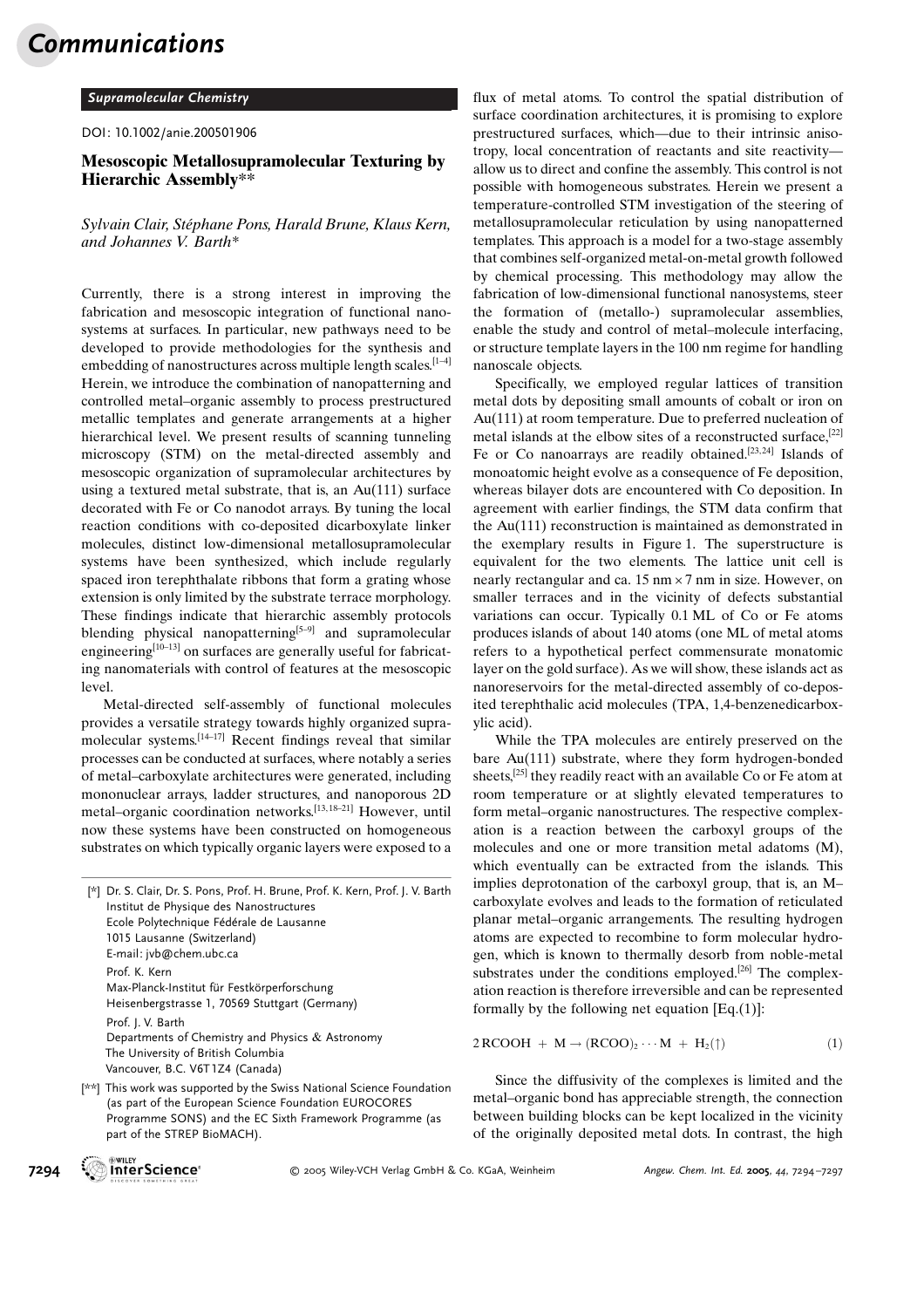

Figure 1. STM images of the Au(111) template with its chevron reconstruction dislocation pattern decorated with transition-metal arrays, which reflect preferential nucleation at elbow sites. a) Bilayer cobalt islands form regular lattices on several terraces (0.14 ML Co deposited at room temperature; image size 280 $\times$ 280 nm<sup>2</sup>,  $V=-25$  mV,  $I=0.8$  nA, recorded at room temperature). b) Monolayer high Fe dots (red spots) on a single terrace with the characteristic double lines of the reconstruction simultaneously resolved. The unit cell of the regular lattice is ca. 15 nm  $\times$  7 nm in size. (0.1 ML Fe deposited at room temperature; image size  $60 \times 35$  nm<sup>2</sup>, V=20 mV,  $I=1$  nA, recorded at 5 K).

mobility of TPA on bare Au(111) provides the necessary easy transport of the incoming molecule flux to the rims of the reactive metal islands.

Careful tuning of the conditions for molecular deposition has been used to steer the formation of various metal– carboxylate arrangements. In particular we have obtained architectures comprising regularly spaced nanoporous islands, extended metallosupramolecular ribbons, or one-dimensional systems. In general we observed that use of cobalt gives rise to better-ordered structures at the molecular scale than iron, while the latter allows easier steering at the mesoscopic level. The set of parameters that we optimized to obtain wellordered architectures are the dosage (experiments were performed in the sub-monolayer range), the relative stoichiometry of M:TPA, the thermal energy of the adspecies tuned by the temperature of the substrate during deposition, and postdeposition annealing. With adequate temperature control, it is possible to obtain surface nanostructures comprising a) exclusively M–TPA compounds  $(M:TPA < 1)$  or b) coexisting residual metal nanodots and reticulated M–TPA compounds  $(M:TPA > 1)$ .

Figure 2 a shows an STM image of an Fe nanoarray on Au(111) after exposure to TPA with a stoichiometry of about



Figure 2. Controlling the Fe–TPA complexation reaction. a) Complete dissolution of Fe islands for a Fe–TPA stoichiometry of ca. 1:1 following deposition of TPA on the Fe nanoarrays at 355 K. Fe– carboxylate islands preferentially decorate step edges (image size 51 x 51 nm<sup>2</sup>,  $V = -2.5$  V,  $I = 0.5$  nA, recorded at 5 K). The inset shows a tentative model for an ideal Fe–TPA nanogrid where at each diiron center the endgroups of four molecular linkers come together. b) Localized reaction with TPA deposition at 325 K and 10 min postdeposition annealing at 330 K. The Fe islands are only partially consumed in the complexation reaction. The resulting nanogrid structure reflects selective growth of metal–organic islands at residual Fe dots (Fe island indicated by arrow; 0.1 ML Fe, 0.25 ML TPA; image size  $38 \times 38$  nm<sup>2</sup>,  $V = 1.5$  V,  $I = 0.2$  nA, recorded at 5 K).

one Fe atom per TPA molecule; the sample was maintained at  $T= 355$  K during the molecular deposition. This procedure resulted in the complete dissolution of the Fe dots and the formation of irregular islands that coexist with the unperturbed chevron pattern of the Au(111) substrate. While the presence of the latter clearly indicates that surface alloying between Fe and the substrate does not occur in the terraces, the irregular islands are clearly distinct from the extended close-packed quasi-hexagonal domains of hydrogen-bonded molecules that is characteristic of the adsorption of pure TPA.[25] The islands have open networks, which are reminiscent of the ordering found in nanoporous iron–carboxylate layers with TPA and related ditopic linear linkers on a square  $Cu(100)$  substrate.<sup>[13,18,28]</sup> Thus we conclude that these islands consist of iron–diterephthalate arrangements stabilized by metal–organic reticulation. The size of the characteristic open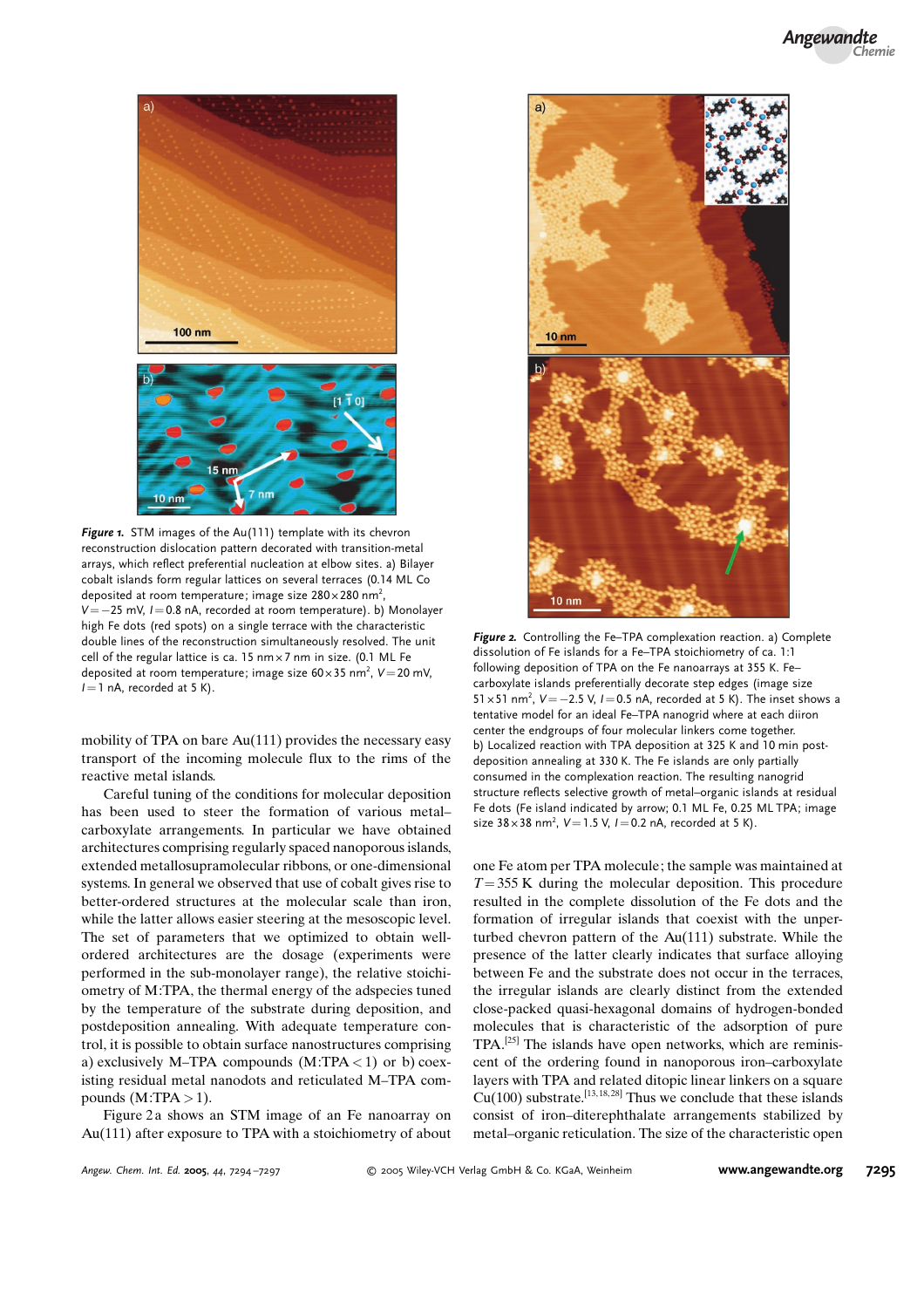## Communications

nanogrids is about  $1 \times 1.2$  nm<sup>2</sup>; their relation to the metal– organic networks on Cu(100) suggests that, similarly, the network nodes consist of diiron centers surrounded by four molecules.[13, 18, 28] This analogy is illustrated in the tentative model for an ideal Fe–TPA nanogrid with 1:1 stoichiometry depicted in the inset in Figure 2 a. However, in contrast to the square Cu(100) substrate, the metal centers are not directly resolved by STM and the quasi-hexagonal lattice of Au(111) offers no match with an overlayer structure composed of rectangular motifs. As a consequence the Fe–TPA islands do not exceed 10 to 15 nm in size and present frequent distortions and misorientations. Indeed, we found that it is impossible to create extended regular nanogrid domains despite the smoothness of the substrate, which indicates that while the strength of the metal–ligand interactions is appreciable, it is not sufficient to dictate the entire overlayer structure. In contrast with Co/Au(111) nanotemplates, the Fe–TPA system is more sensitive to stoichiometry and temperature and is harder to control. While Co–TPA complexes organize in locally regular porous islands for the deposition parameters described above, Fe–TPA complex islands are rather disordered and give rise to a mixture of regular metal–organic grids and complicated irregular phases. Finally, the decoration of Au step edges is associated with local intermixing or coupling of Au and Fe, which is in agreement with findings for a pure  $Fe/Au(111)$  system,<sup>[29]</sup> and implies that Fe atoms can transport under these reaction conditions either directly by evaporation from the Fe dots or indirectly by release in the form of TPA–Fe complexes. In general, for Fe–TPA assemblies with 1:1 stoichiometry (see for example Figure 2 a), step decoration occurs preferentially at the bottom edges.

By lowering the annealing or deposition temperature and reducing the TPA concentration, we succeeded in confining the complexation reaction. This confinement is demonstrated in the STM image of Figure 2b, which shows the result of a TPA dosage too small to form networks with all of the Fe atoms available on the surface. Consequently, there is merely a partial dissolution of Fe islands and the cores of the metal islands remain at the Au(111) elbow sites. These residual Fe dots act as anchoring sites for reticulated metal–organic assemblies. All Fe islands are decorated by nanoporous irregular islands and chainlike features where the endgroups of the rodlike molecules are connected. The formation of these open structures again is in direct contrast with the compact packing in hydrogen-bonded pure TPA layers.[25] Consequently these arrangements must be stabilized by the incorporation of metal centers and reflect the limited surface mass transport of the reactants under the conditions employed. Thus the Fe–TPA nanogrid structure is poorly developed but the metal–organic islands coalesce and local bridges have evolved between them.

The connection between the localized complex islands is favored along the symmetry axis of the chevron pattern along the elbows. Two aspects can explain this growth anisotropy. First, along this direction is the shortest distance between two metallic dots and, indeed, we observed that the closer two metal–organic islands are, the more likely they are to coalesce. Second, the substrate reconstruction pattern with its substantial lattice distortions at the elbows may induce directional molecular transport and orientations. By carefully controlling the molecular surface concentration, extended metallosupramolecular ribbons with regular residual Fe anchoring sites can be fabricated. This point is illustrated in the STM image of Figure 3, which shows the mesoscopic



Figure 3. Mesoscopic ordering of metallosupramolecular ribbons. Fe– terephthalate linkages evolve between next-neighbor Fe islands following TPA exposure. The residual Fe dots at the elbow sites of the reconstruction anchor the pattern, that is, the spatial distribution of the Fe dots steers the organization. The length of the metal–organic ribbons is around several hundred nm, with typical widths of 5–10 nm. The respective aspect ratio of the stripes is commonly greater than 20 to 40 (image size 220 $\times$ 220 nm $^2$ , V  $=-1.5$  V, I  $=$  0.8 nA, recorded at 5 K; 0.1 ML Fe exposed to 0.25 ML TPA at 325 K, i.e., fourfold Fe excess with respect to ideal 1:1 nanogrid stoichiometry).

ordering of Fe–TPA ribbons induced by the chevron structure. The widths of the stripes in this architecture are usually around 5 to 10 nm, while their lengths can reach hundreds of nanometers, that is, they span entire terraces until they terminate at the Au step edges. Therefore, the aspect ratios of the ribbons frequently exceeds 40 and by using vicinal transition-metal decorated Au(111) substrates with parallel step edges,<sup>[7]</sup> macroscopically elongated metal–organic ribbons are expected to form.

By further fine tuning the deposition parameters, we assembled monomolecular chains in the Co–TPA system on Au(111) as shown in Figure 4. Such metal–organic wires form at reduced molecular coverages but with limited success, and these 1D structures coexist with nanogrid patches (not shown). The wires establish a connection between two adjacent dots and therefore do not exceed 10 nm in length. The exact internal structure and stoichiometry of these chains composed of M–terephthalate segments could not be determined. However, the distance between the molecular building blocks in the chain increases by about 10% with respect to that in the hydrogen-bonded assemblies, which corroborates that it arises from a complexation of TPA and Co atoms, where distances of 0.2 nm between metal center and carboxylate oxygen atoms are expected. Moreover, the 1D Co–TPA chains anchored by the Co dots are stable at room temperature, which reflects the appreciable strength of metal–ligand